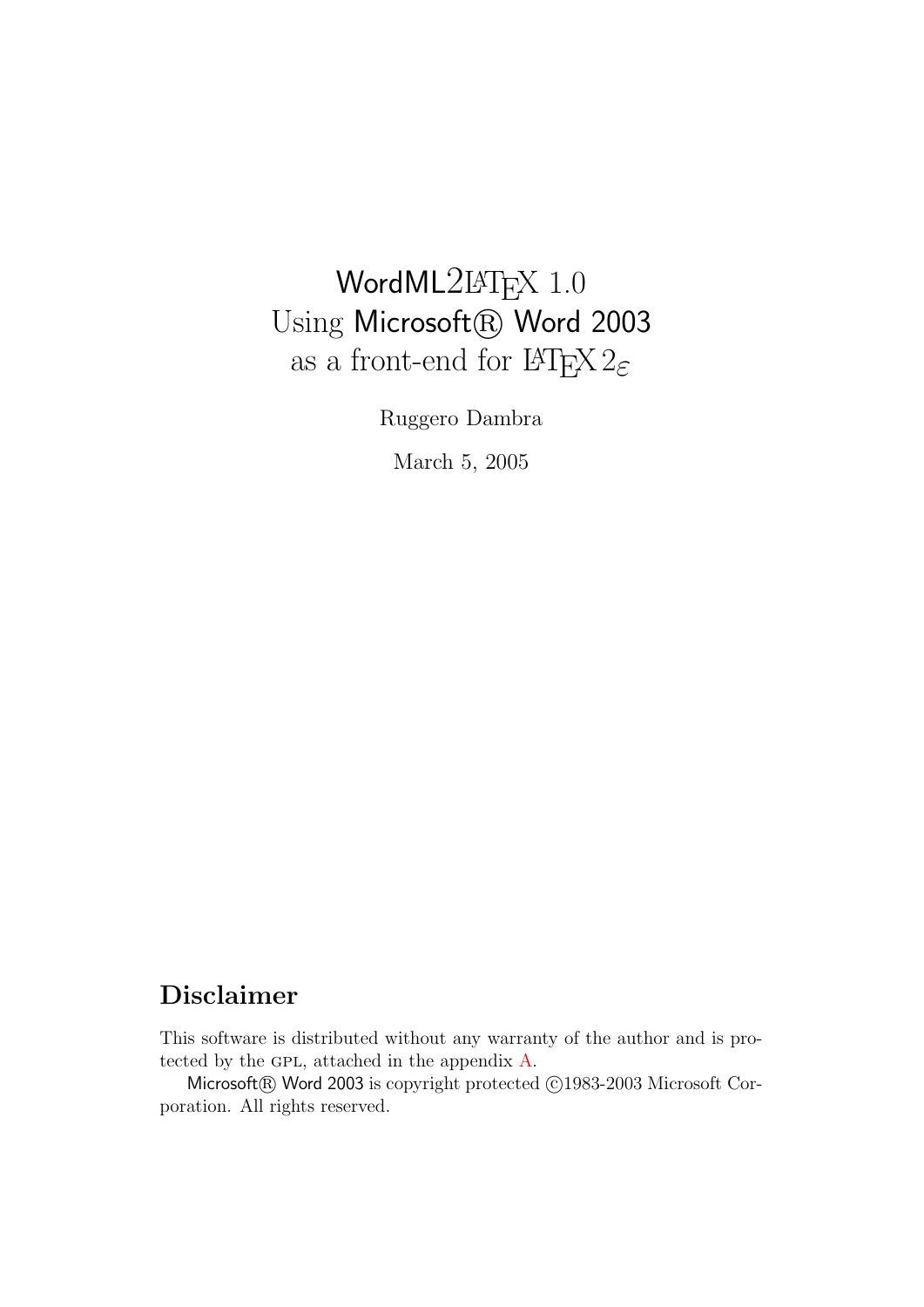### Abstract

WordML $2$ LAT<sub>E</sub>X is a meeting point of two titans in word processing: Microsoft® Word 2003 and L<sup>AT</sup>EX  $2\varepsilon$ .

WordML $2$ LAT<sub>E</sub>X is a XSL stylesheet that transforms a Microsoft® Word 2003 document in a  $\text{LATEX} 2\varepsilon$  source.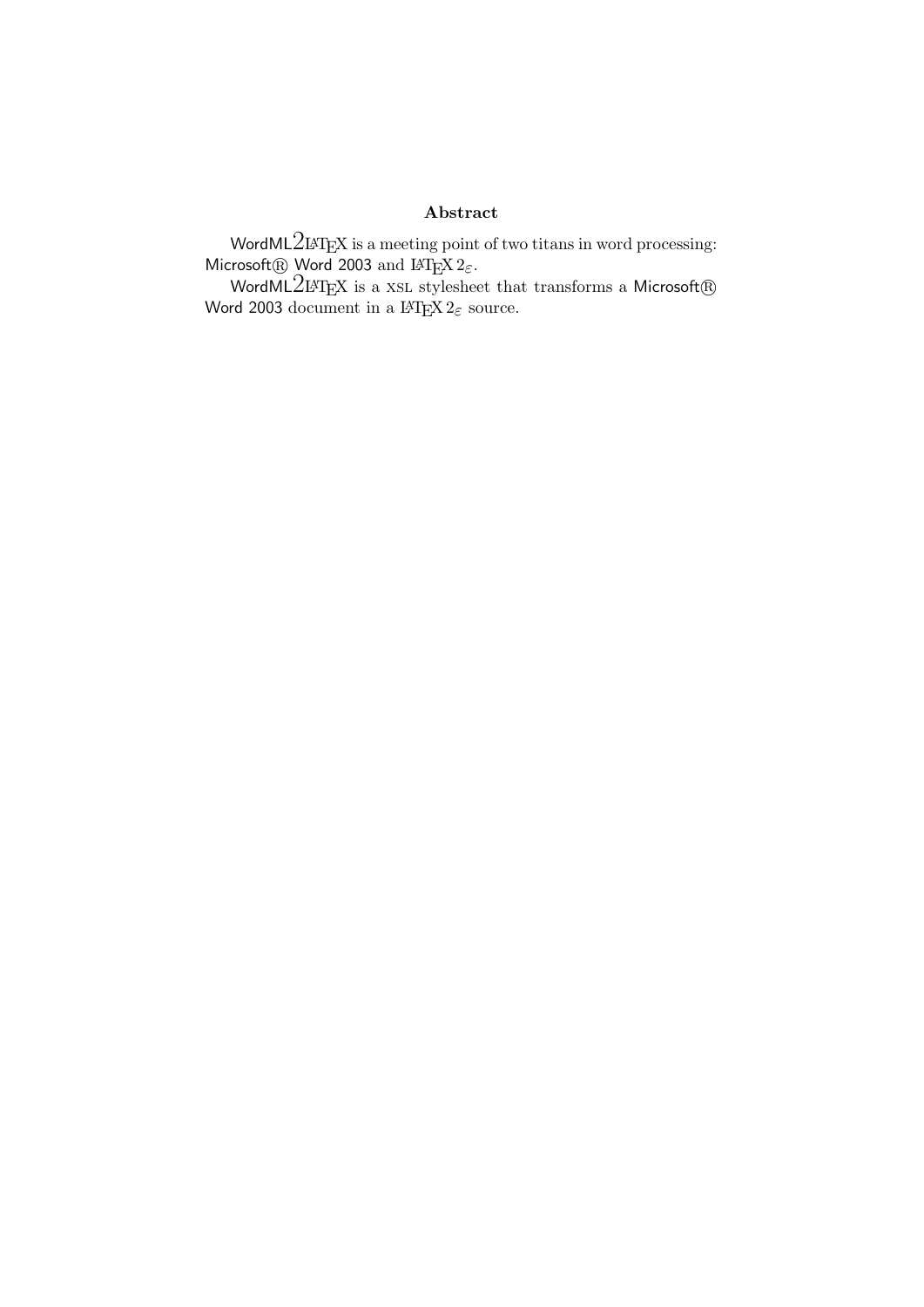# Contents

|    |                              | 1 Introduction                           | 3              |  |  |  |
|----|------------------------------|------------------------------------------|----------------|--|--|--|
|    | 2 Description of the program |                                          |                |  |  |  |
|    | $21^{-}$                     |                                          | 3              |  |  |  |
|    | $2.2^{\circ}$                |                                          | $\overline{5}$ |  |  |  |
| 3. |                              | User Manual                              | 5              |  |  |  |
|    | 3.1                          |                                          | $\frac{5}{2}$  |  |  |  |
|    |                              | 3.2 Production of an electronic document | 6              |  |  |  |
|    |                              |                                          | 6              |  |  |  |
|    |                              |                                          | $\overline{7}$ |  |  |  |
|    | 3.3 <sub>1</sub>             |                                          |                |  |  |  |
|    |                              |                                          | $\overline{7}$ |  |  |  |
|    |                              |                                          | 8              |  |  |  |
|    |                              | A Gnu Generic Public License GPL         | 10             |  |  |  |

# List of Tables

| Choice of structure levels in Microsoft® Word 2003 for L <sup>4</sup> T <sub>F</sub> X $2\varepsilon$ |  |
|-------------------------------------------------------------------------------------------------------|--|
|                                                                                                       |  |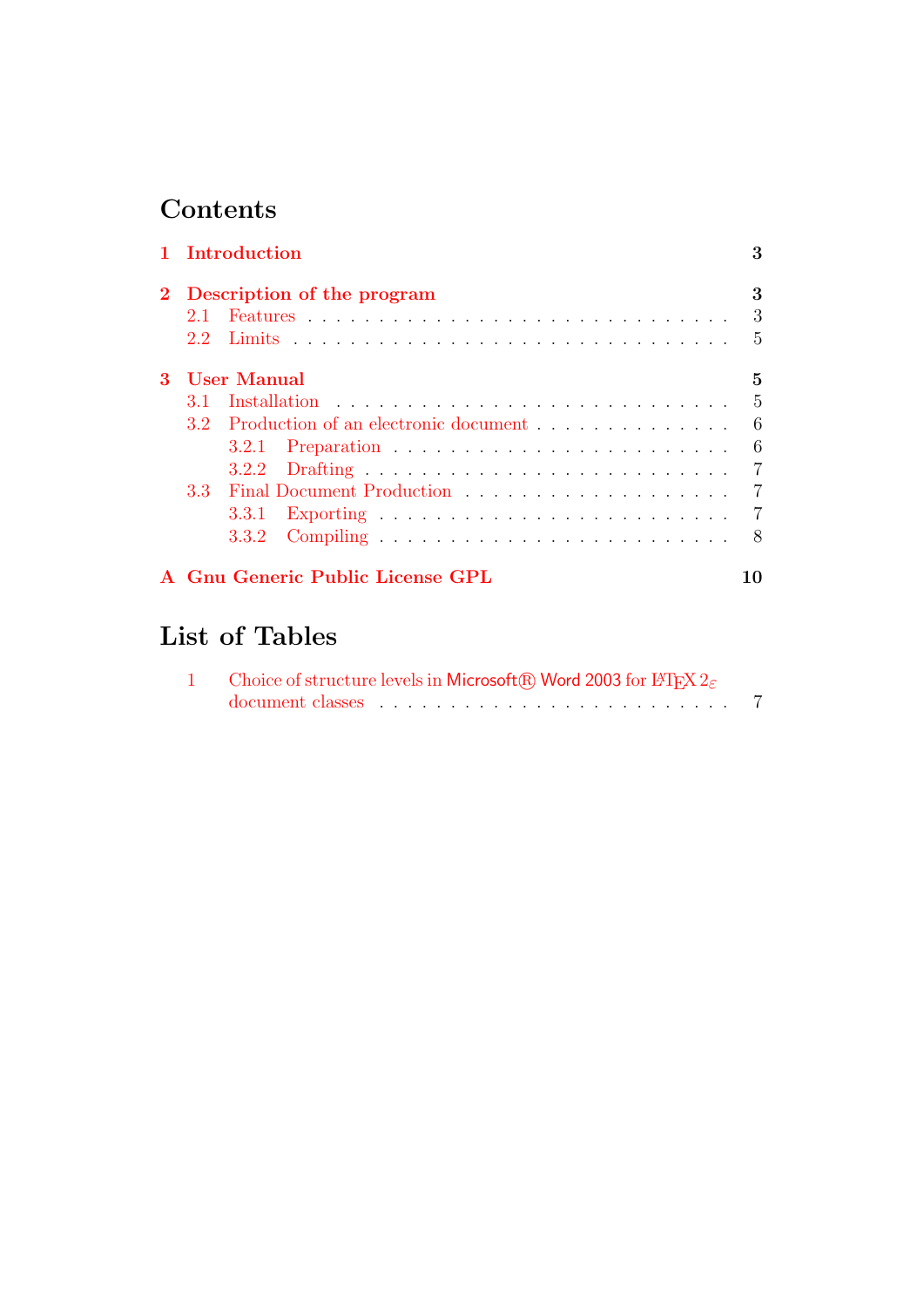## <span id="page-3-0"></span>1 Introduction

Microsoft **R** Word  $[1]$  e LAT<sub>EX</sub>  $2\varepsilon$  2 are the best known representatives of two substantally different approaches in the production of electronic documents.

The first is the champion of the  $WYSIWYG<sup>1</sup>$  $WYSIWYG<sup>1</sup>$  $WYSIWYG<sup>1</sup>$  philosophy, that aims to show immediately to the user, during the drafting, the final layout of the document.

The second is based upon a simple but powerful markup language, that describes the layout and leaves the user to concentrate on the contents rather than the final layout of the document. A  $\text{LATEX2}_{\epsilon}$  source is a simple text document, whose drafting doesn't require any special program nor a gui, but must be compiled to obtain an automatically formatted document.

The first approach is often easier for the drafting of short documents with free layout and formatting, on the contrary the second is more suitable for big, structured, uniform, beautiful documents. In spite of the superior typographic quality of the final document and a considerable number of possibilities offered by LATEX  $2\varepsilon$ , Word is much more diffused and used because the common wordprocessor user is not keen on learning a yet simple programming language.

Microsoft<sup>(R)</sup> Word 2003 can save its documents as  $xML[3]$  $xML[3]$  and meanwhile apply them a  $XSLT[4]$  $XSLT[4]$  transformation. This fact virtually permits to export the documents in any format (on condition that the user has a right stylesheet) and opens the door to a usability of Microsoft $\circledR$  Word 2003 as a front-end for other document formats.

# <span id="page-3-1"></span>2 Description of the program

Word $ML2$ LATEX is a XSL stylesheet that could be applied to a WORDPROCES- $SINGML[5]$  $SINGML[5]$  document, the XML format of Microsoft $\circledR$  Word 2003, to transform it in a  $\angle$ FIEX  $2\varepsilon$  source. Naturally it's possible to apply the transformation also outside of Microsoft® Word 2003, using the standard methods of the xml technology.

Features and limits of the transformation are described in sections [2.1](#page-3-2) and [2.2.](#page-5-0)

### <span id="page-3-2"></span>2.1 Features

The main features of WordML2LAT<sub>EX</sub> are:

<span id="page-3-3"></span><sup>&</sup>lt;sup>1</sup>WYSIWYG is the acronym of *What You See Is What You Get.*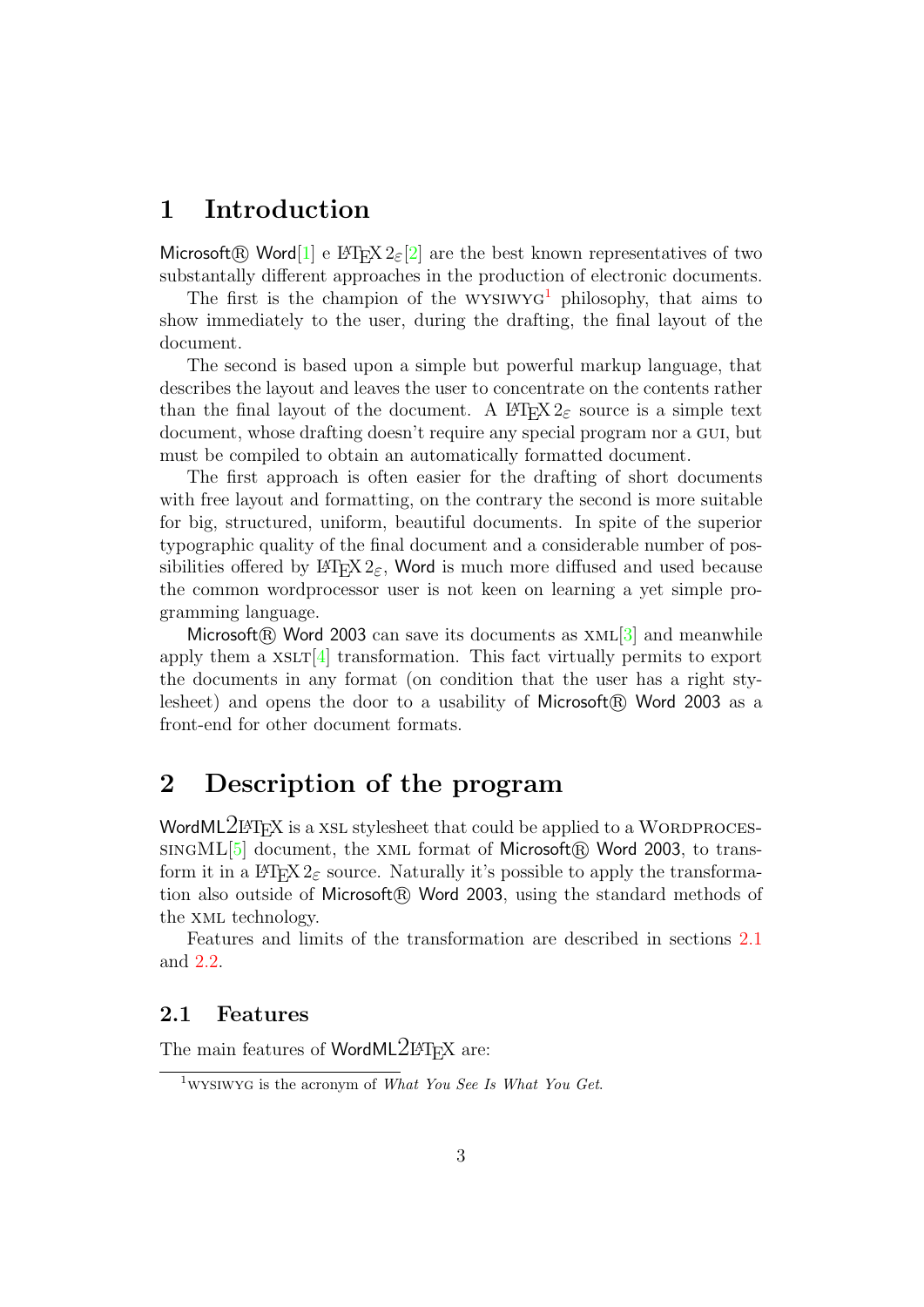- Preparation for the creation of hypertextual PDF files (using  $pdfBTRX)$ ;
- UTF-8 $[6]$  characters coding with partial (but extensible) translation of special characters in the correspondent  $\mathbb{F}\text{Tr} X2_{\varepsilon}$  commands;
- Conservation of the properties of the original document;
- Perceiving of the language;
- Conservation of the page format and borders;
- Structure recognition;
- Text alignment recognition;
- Font family<sup>[2](#page-4-0)</sup> (only for serif, sans-serif, typewriter), style and size recognition;
- Hidden text is transformed in comments.

The following objects can be recognized and translated:

- Superscript and subscript;
- Figures;
- Footnotes;
- Crosslinks;
- Tables;
- Table of contents and table of figures;
- Text color and highlighting;
- Item lists and numbered lists;
- Simple math formulas in EQ fields.

<span id="page-4-0"></span><sup>2</sup>Fonts are divided for family in serif, sans-serif, calligraphic, fantasy, symbol, typewriter.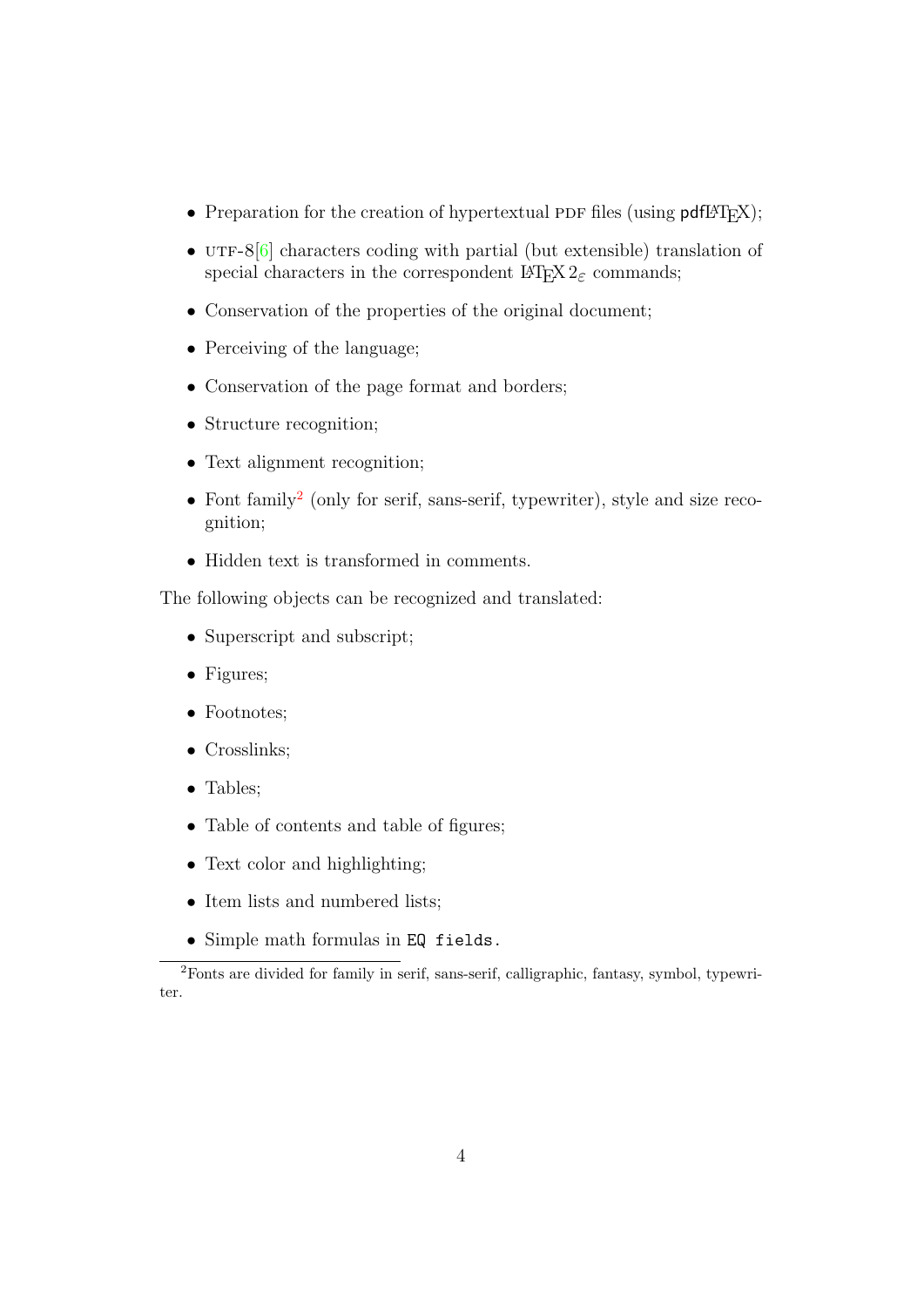## <span id="page-5-0"></span>2.2 Limits

It's necessary, during the drafting of the document in Word, to consider the following limits of WordML $2IFT$ <sub>EX</sub>:

- The structure of the document can not be inferred, so it must be explicitly indicated using for example the "structure visualization" in Word. It's advisable besides to use the model of document Normal.dot and its default styles.
- To preserve the images, it's necessary to use linked images, in formats compatible with  $pdfMTFX$ :
	- jpg for true color images;
	- png for line art images;
	- PDF for vectorial graphics.

The image files must be in the same relative path of the Word and LAT<sub>F</sub>X 2<sub>ε</sub> files, or these two files must be saved in the same path.

- Calligraphic, fantasy and symbolic font families are not recognized.
- Word headers and footers are not managed.
- Translation of inner objects is not possible, even Microsoft $(\mathbb{R})$  Equation Editor 3.0 equations.
- The settings of the output  $\mathbb{P}\text{Tr}X \, 2\varepsilon$  file are obtained from the only first section of the Word document, included the contingent layout in more columns, that's transformed in two columns' layout. Word sections are not managed.
- No color background for table cells.

All these limits, and many other, can be bypassed altering the output LATEX  $2\varepsilon$ source opportunely.

## <span id="page-5-1"></span>3 User Manual

## <span id="page-5-2"></span>3.1 Installation

As WordML2LAT<sub>EX</sub> is a XML file, it is intrinsically multiplatform and doesn't require anything for the installation: it's sufficient to copy the file wordml2latex.xsl in any accessible position from the application that wants to use it.

Obviously, to use it profitably it's useful to install: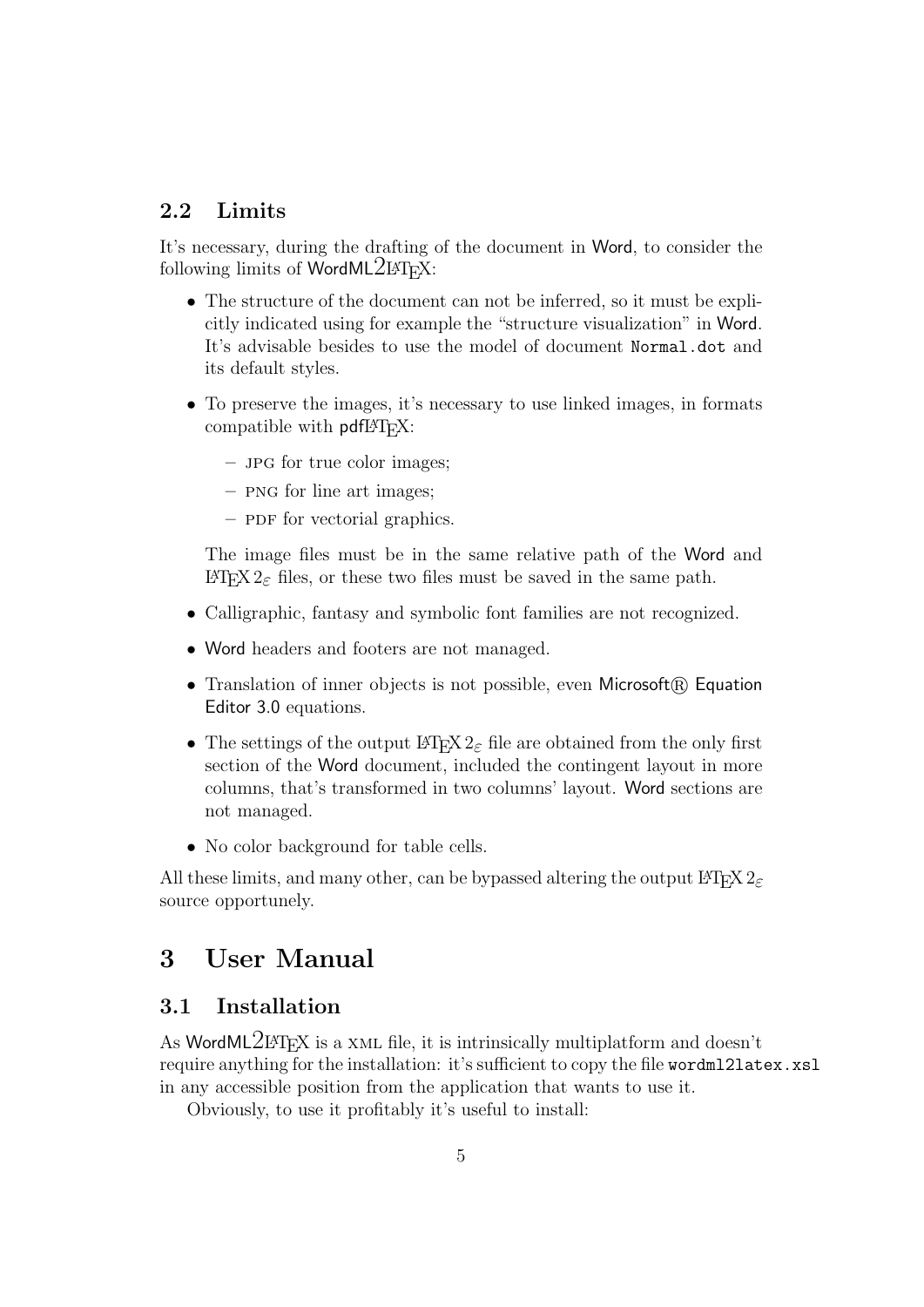- Microsoft $(\widehat{R})$  Word 2003 (not completely multiplatform), that will be used as a front-end;
- a  $\mathbb{P}\text{Tr} X 2_{\varepsilon}$  distribution for the used platform<sup>[3](#page-6-2)</sup>, to be used to compile the result of the transformation and so obtain the formatted document in PDF.

## <span id="page-6-0"></span>3.2 Production of an electronic document

#### <span id="page-6-1"></span>3.2.1 Preparation

Microsoft $\mathbb R$  Word 2003 is used for the drafting of the document. The use of this program is well known, but, to use it profitably as a front-end for WordML $2IFT$ <sub>EX</sub>, it's necessary to follow the guide lines:

- 1. Use the document model Normal.dot, that's the default; it can be useful to change the text alignement in "'justified"' and, if necessary, the default font size in 10, 11 or 12 points.
- 2. Strat the drafting from the document properties. Specifically, it's necessary to set the Category, with one and only one of the following:

article to use the article layout;

book to use the book layout, that prepares two-sided preformatted book;

letter to prepare a letter;

report to use the report layout; it's very similar to article but it has a different section numbering.

Other useful informations are the document title, author, object and keywords.

- 3. It's possible to define page margins of the entire document.
- 4. You dont't have to worry about the layout and formatting, so you'd better avoid the "'Layout view"', that could be misleading. The best views are "'Normal"' or "'Structure"'.
- 5. If You are writing a structured document, use the "'Structure view"' and use structure levels as explained in table [1.](#page-7-3)

<span id="page-6-2"></span><sup>&</sup>lt;sup>3</sup>MikT<sub>E</sub>X[\[7\]](#page-9-6) is a Windows distribution of L<sup>4</sup>T<sub>E</sub>X 2<sub> $\varepsilon$ </sub>.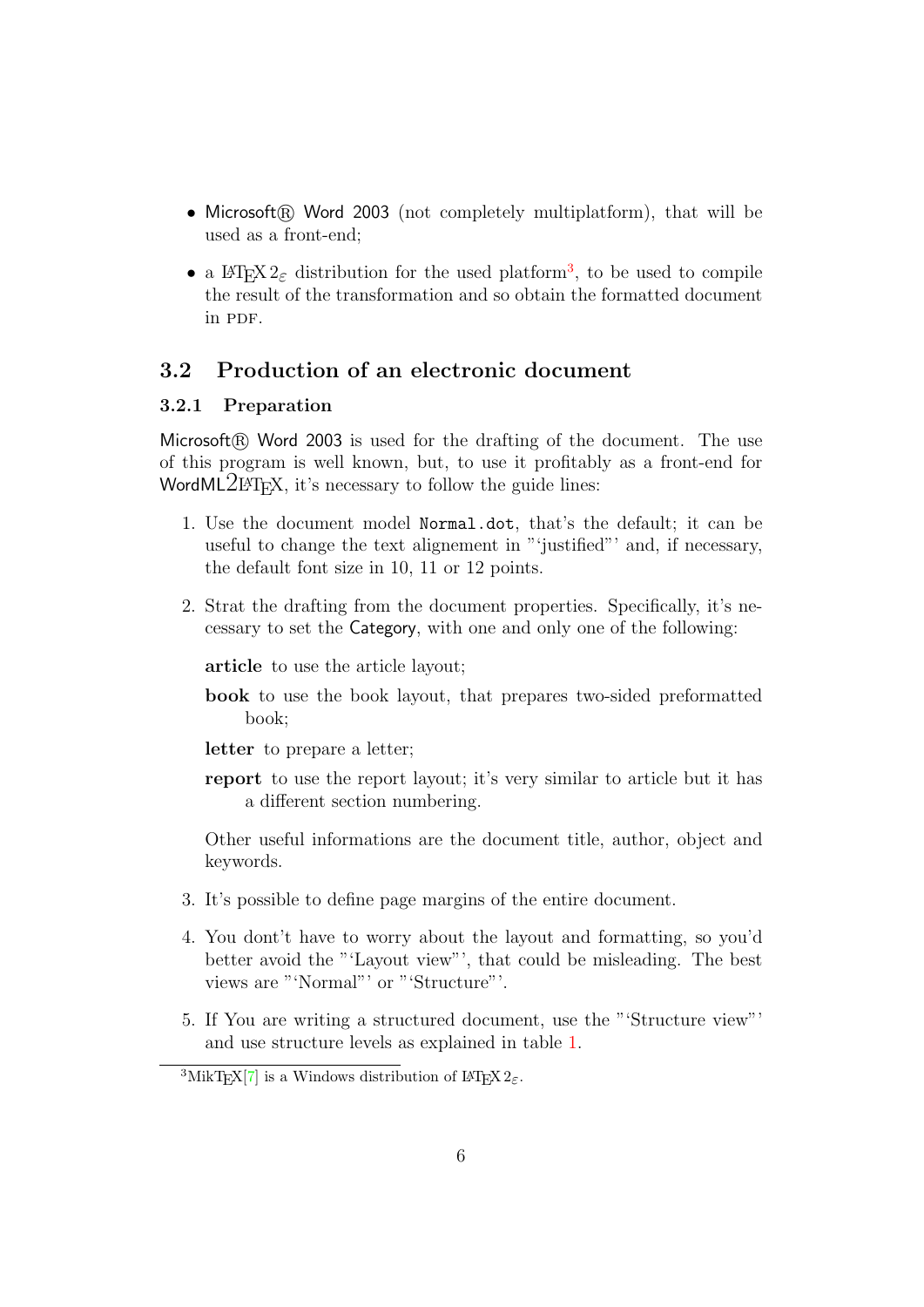| Word structure | $\mathbb{P}\mathbb{F} \times 2_{\varepsilon}$ book/report | $\angle E$ FRX $2_{\epsilon}$ article/letter |
|----------------|-----------------------------------------------------------|----------------------------------------------|
| Level 1        | Part                                                      | Part                                         |
| Level 2        | Chapter                                                   | Section                                      |
| Level 3        | Section                                                   | Sub-section                                  |
| Level 4        | Sub-section                                               | Sub-sub-section                              |
| Level 5        | Sub-sub-section                                           | Paragraph                                    |
| Level 6        | Paragraph                                                 | Sub-paragraph                                |
| Level 7        | Sub-paragraph                                             | (not exixting)                               |
| Normal         | Normal text                                               | Normal text                                  |

<span id="page-7-3"></span>Table 1: Choice of structure levels in Microsoft® Word 2003 for L<sup>AT</sup>EX  $2\varepsilon$ document classes

#### <span id="page-7-0"></span>3.2.2 Drafting

The rules for this phase are:

- It's possible to insert a table of contents and a table of figures, avoi- $\text{diag}$  to insert their titles: Microsoft $\mathbb{R}$  Word 2003 doesn't insert them automatically, but  $\text{LATEX} 2_{\epsilon}$  does;
- Avoid numbering sections, lists and object; this will be done automatically by  $\text{LFTF}X2_{\varepsilon}$ .

### <span id="page-7-1"></span>3.3 Final Document Production

#### <span id="page-7-2"></span>3.3.1 Exporting

This is the procedure to export a XML with a transformation in Microsoft $(\mathbb{R})$ Word 2003.

- 1. Choose, in File menu, Save as. . . or Save as Web page. . . ;
- 2. In the window Save as, write the file name; if the document contains linked images, save the file in the same path of the original document;
- 3. Choose the file type: XML Document(\*.xml);
- 4. Check the box Apply transformation; the Transform. . . button will be enabled;
- 5. Pubh the Transform. . . button and, in the window that opens, select wordml2latex.xsl in the installation path;
- 6. Once returned to the window Save as, press Save.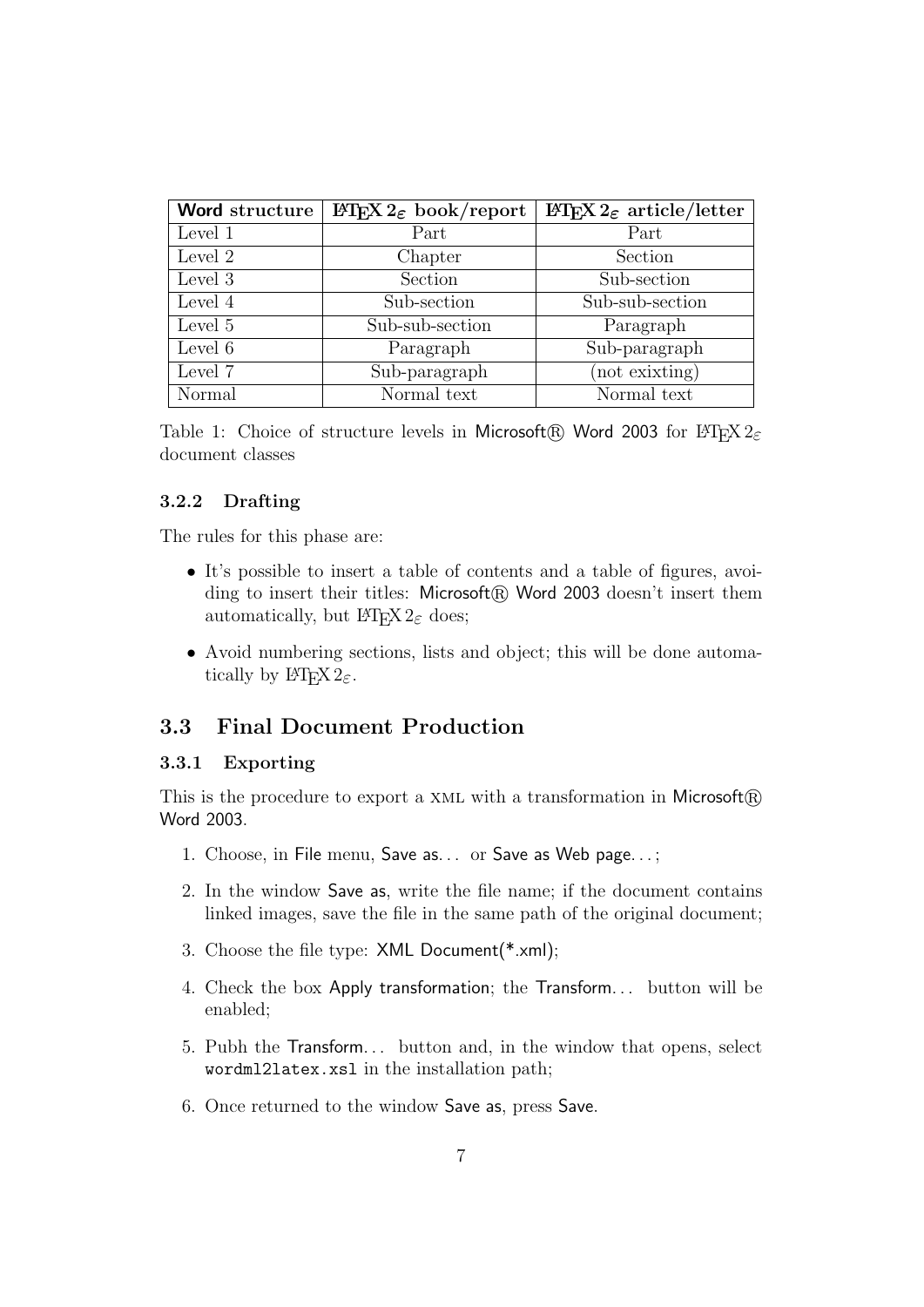#### <span id="page-8-0"></span>3.3.2 Compiling

The LATEX  $2\varepsilon$  source so exported can be transferred, paying attention to transfer all the eventually linked images (in the same relative paths).

The compilation can be done in whichever system with a correctly installed and configured version of  $\angle MFX2_{\epsilon}$ .

With most distributions it's sufficient to launch in a console the comman latex or pdflatex followed by the name of the source file. In the first case the result will be a DVI ( $DeVice$  Independent) file that can be transformed in a POSTSCRIPT and then in a PDF file using the ad hoc filters installed with LAT<sub>E</sub>X 2<sub>ε</sub>; in the second case a PDF file will be output.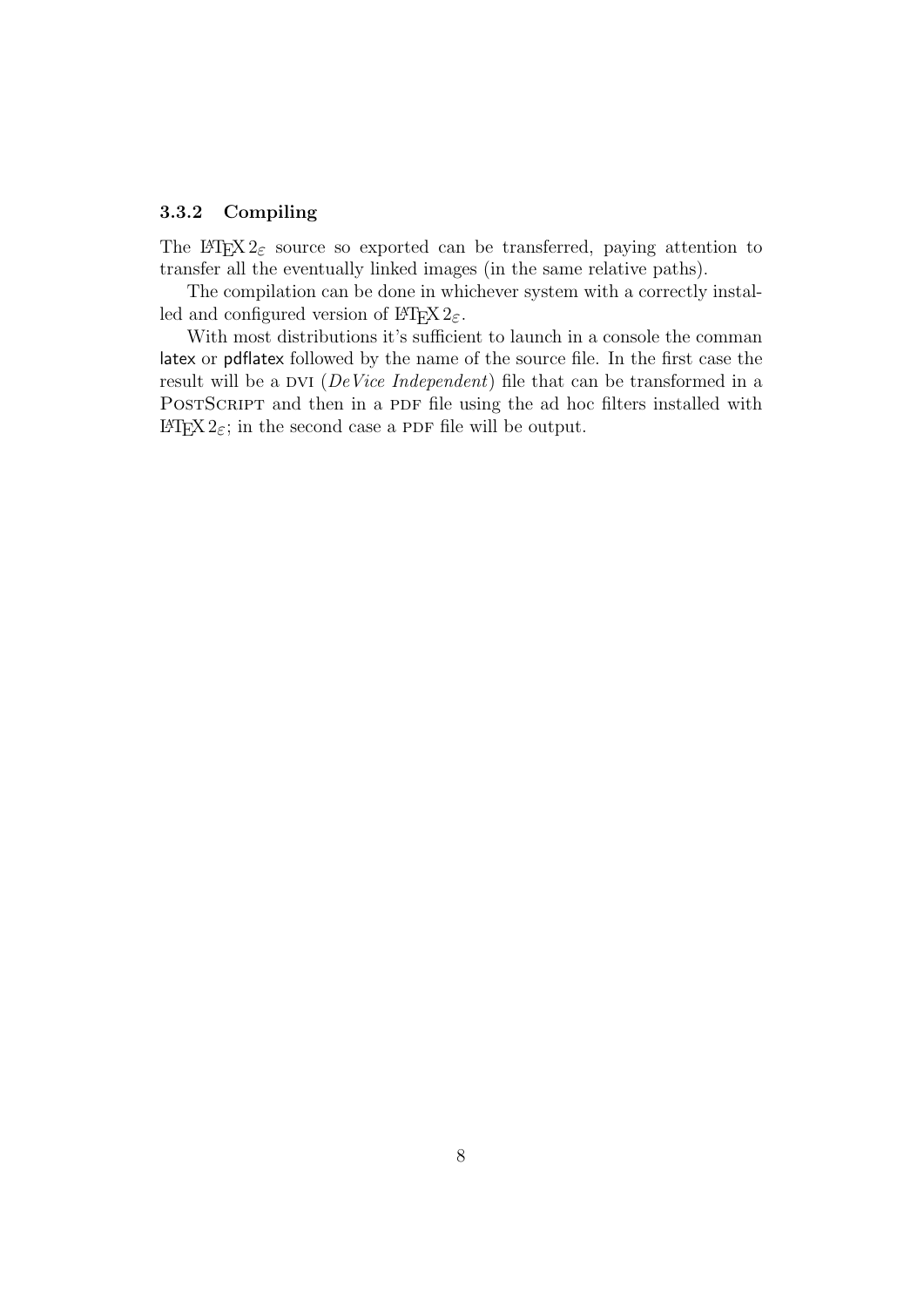# References

- <span id="page-9-0"></span>[1] Overview of Microsoft® Word 2003: [http://www.microsoft.com/](http://www.microsoft.com/italy/office/word/prodinfo/overview.mspx) [italy/office/word/prodinfo/overview.mspx](http://www.microsoft.com/italy/office/word/prodinfo/overview.mspx)
- <span id="page-9-1"></span>[2] LAT<sub>E</sub>X  $2_{\varepsilon}$  homepage: <http://www.latex-project.org/>
- <span id="page-9-2"></span>[3] xml specification: <http://www.w3.org/XML/>
- <span id="page-9-3"></span>[4] XSLT specification: <http://www.w3.org/TR/xslt>
- <span id="page-9-4"></span>[5] WordprocessingML specification: [http://rep.oio.dk/](http://rep.oio.dk/Microsoft.com/officeschemas/welcome.htm) [Microsoft.com/officeschemas/welcome.htm](http://rep.oio.dk/Microsoft.com/officeschemas/welcome.htm)
- <span id="page-9-5"></span>[6] Universal Transformation Format specification: [http://www.utf-8.](http://www.utf-8.com/) [com/](http://www.utf-8.com/)
- <span id="page-9-6"></span>[7] MikTEX homepage: <http://www.miktex.org/>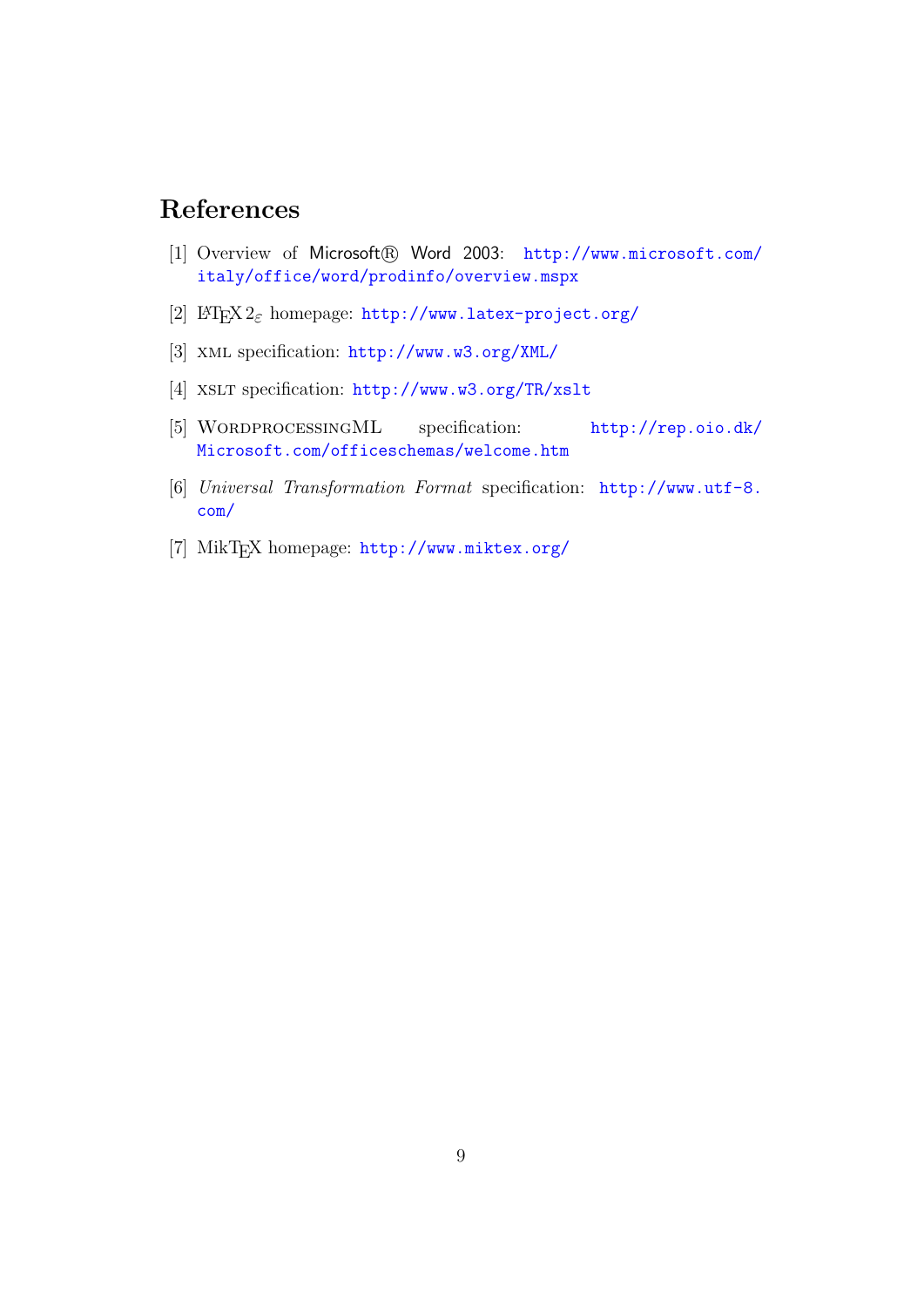## <span id="page-10-0"></span>A Gnu Generic Public License GPL

WordML2LATEX is protected by GPL (GNU General Public License) and the user has the right to copy, distribute and/or modify it<sup>[4](#page-10-1)</sup>.

The text of the license is the following.

GNU GENERAL PUBLIC LICENSE Version 2, June 1991

Copyright (C) 1989, 1991 Free Software Foundation, Inc. 59 Temple Place, Suite 330, Boston, MA 02111-1307 USA Everyone is permitted to copy and distribute verbatim copies of this license document, but changing it is not allowed.

Preamble

The licenses for most software are designed to take away your freedom to share and change it. By contrast, the GNU General Public License is intended to guarantee your freedom to share and change free software--to make sure the software is free for all its users. This General Public License applies to most of the Free Software Foundation's software and to any other program whose authors commit to using it. (Some other Free Software Foundation software is covered by the GNU Library General Public License instead.) You can apply it to your programs, too.

When we speak of free software, we are referring to freedom, not price. Our General Public Licenses are designed to make sure that you have the freedom to distribute copies of free software (and charge for this service if you wish), that you receive source code or can get it if you want it, that you can change the software or use pieces of it in new free programs; and that you know you can do these things.

To protect your rights, we need to make restrictions that forbid anyone to deny you these rights or to ask you to surrender the rights. These restrictions translate to certain responsibilities for you if you distribute copies of the software, or if you modify it.

For example, if you distribute copies of such a program, whether gratis or for a fee, you must give the recipients all the rights that you have. You must make sure that they, too, receive or can get the source code. And you must show them these terms so they know their rights.

We protect your rights with two steps: (1) copyright the software, and (2) offer you this license which gives you legal permission to copy, distribute and/or modify the software.

<span id="page-10-1"></span><sup>&</sup>lt;sup>4</sup>If You modify it, please send a mail to the maintainer, [Ruggero Dambra](mailto:ruggdam@fastwebnet.it)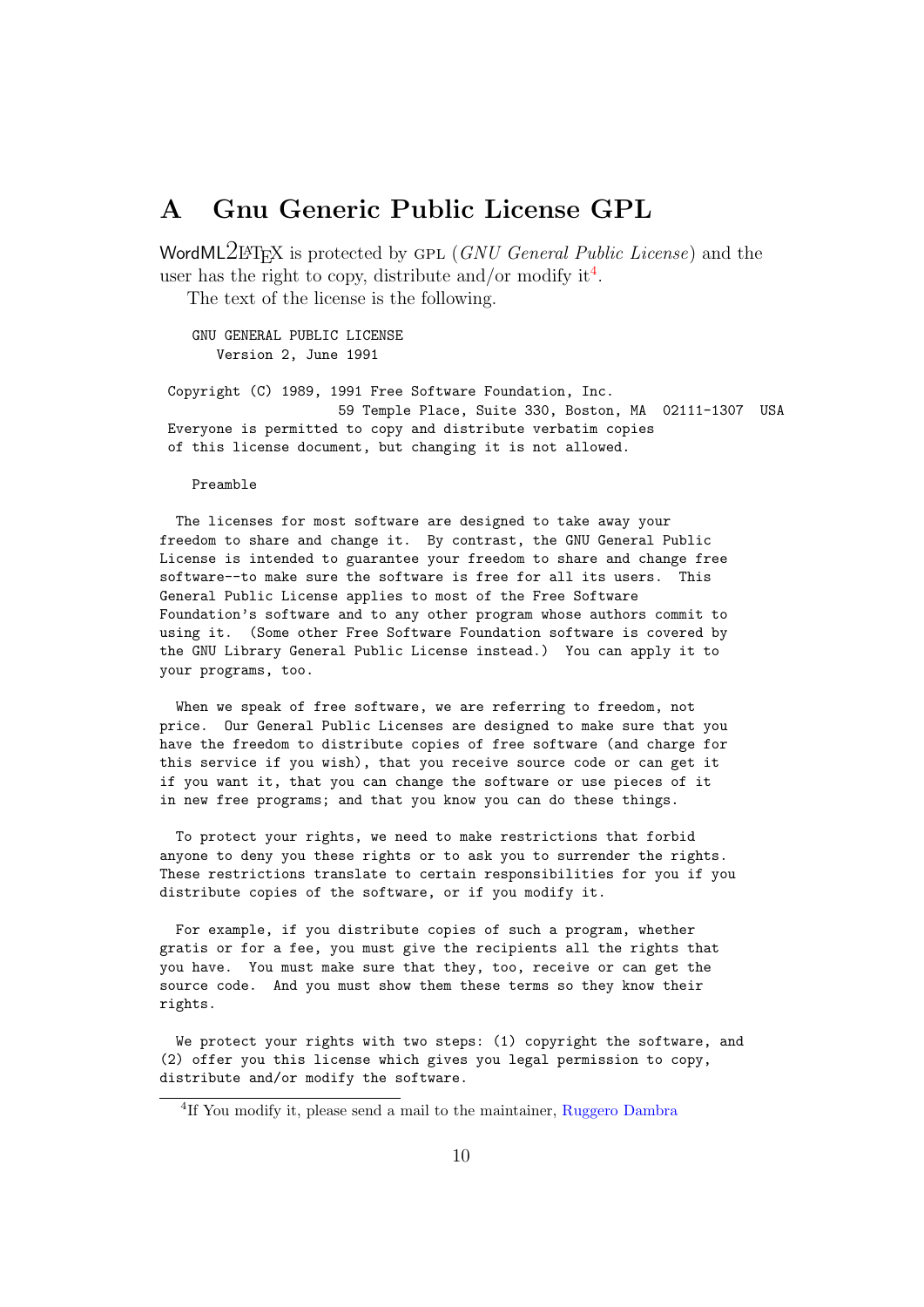Also, for each author's protection and ours, we want to make certain that everyone understands that there is no warranty for this free software. If the software is modified by someone else and passed on, we want its recipients to know that what they have is not the original, so that any problems introduced by others will not reflect on the original authors' reputations.

Finally, any free program is threatened constantly by software patents. We wish to avoid the danger that redistributors of a free program will individually obtain patent licenses, in effect making the program proprietary. To prevent this, we have made it clear that any patent must be licensed for everyone's free use or not licensed at all.

The precise terms and conditions for copying, distribution and modification follow.

GNU GENERAL PUBLIC LICENSE TERMS AND CONDITIONS FOR COPYING, DISTRIBUTION AND MODIFICATION

0. This License applies to any program or other work which contains a notice placed by the copyright holder saying it may be distributed under the terms of this General Public License. The "Program", below, refers to any such program or work, and a "work based on the Program" means either the Program or any derivative work under copyright law: that is to say, a work containing the Program or a portion of it, either verbatim or with modifications and/or translated into another language. (Hereinafter, translation is included without limitation in the term "modification".) Each licensee is addressed as "you".

Activities other than copying, distribution and modification are not covered by this License; they are outside its scope. The act of running the Program is not restricted, and the output from the Program is covered only if its contents constitute a work based on the Program (independent of having been made by running the Program). Whether that is true depends on what the Program does.

1. You may copy and distribute verbatim copies of the Program's source code as you receive it, in any medium, provided that you conspicuously and appropriately publish on each copy an appropriate copyright notice and disclaimer of warranty; keep intact all the notices that refer to this License and to the absence of any warranty; and give any other recipients of the Program a copy of this License along with the Program.

You may charge a fee for the physical act of transferring a copy, and you may at your option offer warranty protection in exchange for a fee.

2. You may modify your copy or copies of the Program or any portion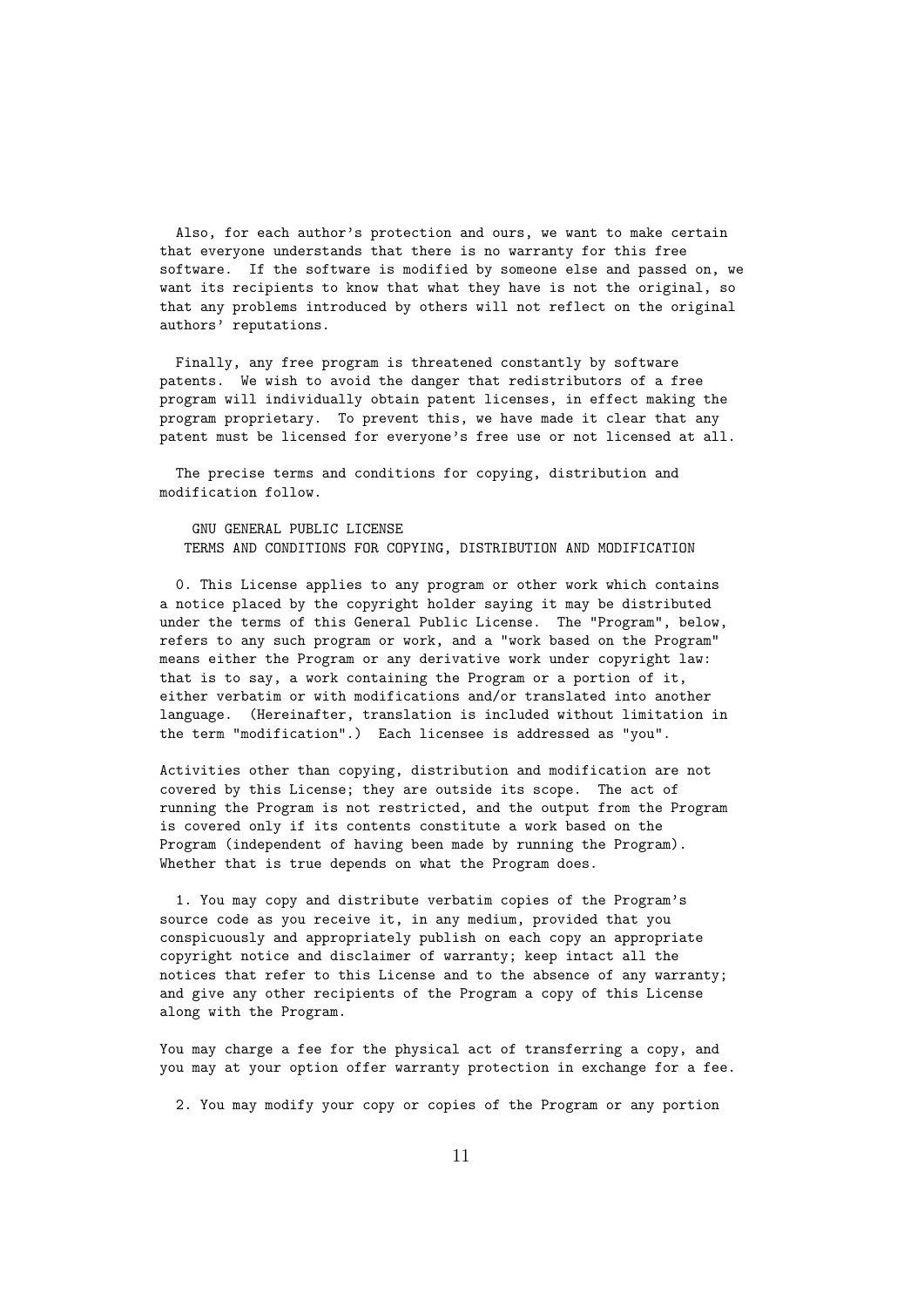of it, thus forming a work based on the Program, and copy and distribute such modifications or work under the terms of Section 1 above, provided that you also meet all of these conditions:

a) You must cause the modified files to carry prominent notices stating that you changed the files and the date of any change.

b) You must cause any work that you distribute or publish, that in whole or in part contains or is derived from the Program or any part thereof, to be licensed as a whole at no charge to all third parties under the terms of this License.

c) If the modified program normally reads commands interactively when run, you must cause it, when started running for such interactive use in the most ordinary way, to print or display an announcement including an appropriate copyright notice and a notice that there is no warranty (or else, saying that you provide a warranty) and that users may redistribute the program under these conditions, and telling the user how to view a copy of this License. (Exception: if the Program itself is interactive but does not normally print such an announcement, your work based on the Program is not required to print an announcement.)

These requirements apply to the modified work as a whole. If identifiable sections of that work are not derived from the Program, and can be reasonably considered independent and separate works in themselves, then this License, and its terms, do not apply to those sections when you distribute them as separate works. But when you distribute the same sections as part of a whole which is a work based on the Program, the distribution of the whole must be on the terms of this License, whose permissions for other licensees extend to the entire whole, and thus to each and every part regardless of who wrote it.

Thus, it is not the intent of this section to claim rights or contest your rights to work written entirely by you; rather, the intent is to exercise the right to control the distribution of derivative or collective works based on the Program.

In addition, mere aggregation of another work not based on the Program with the Program (or with a work based on the Program) on a volume of a storage or distribution medium does not bring the other work under the scope of this License.

3. You may copy and distribute the Program (or a work based on it, under Section 2) in object code or executable form under the terms of Sections 1 and 2 above provided that you also do one of the following:

a) Accompany it with the complete corresponding machine-readable source code, which must be distributed under the terms of Sections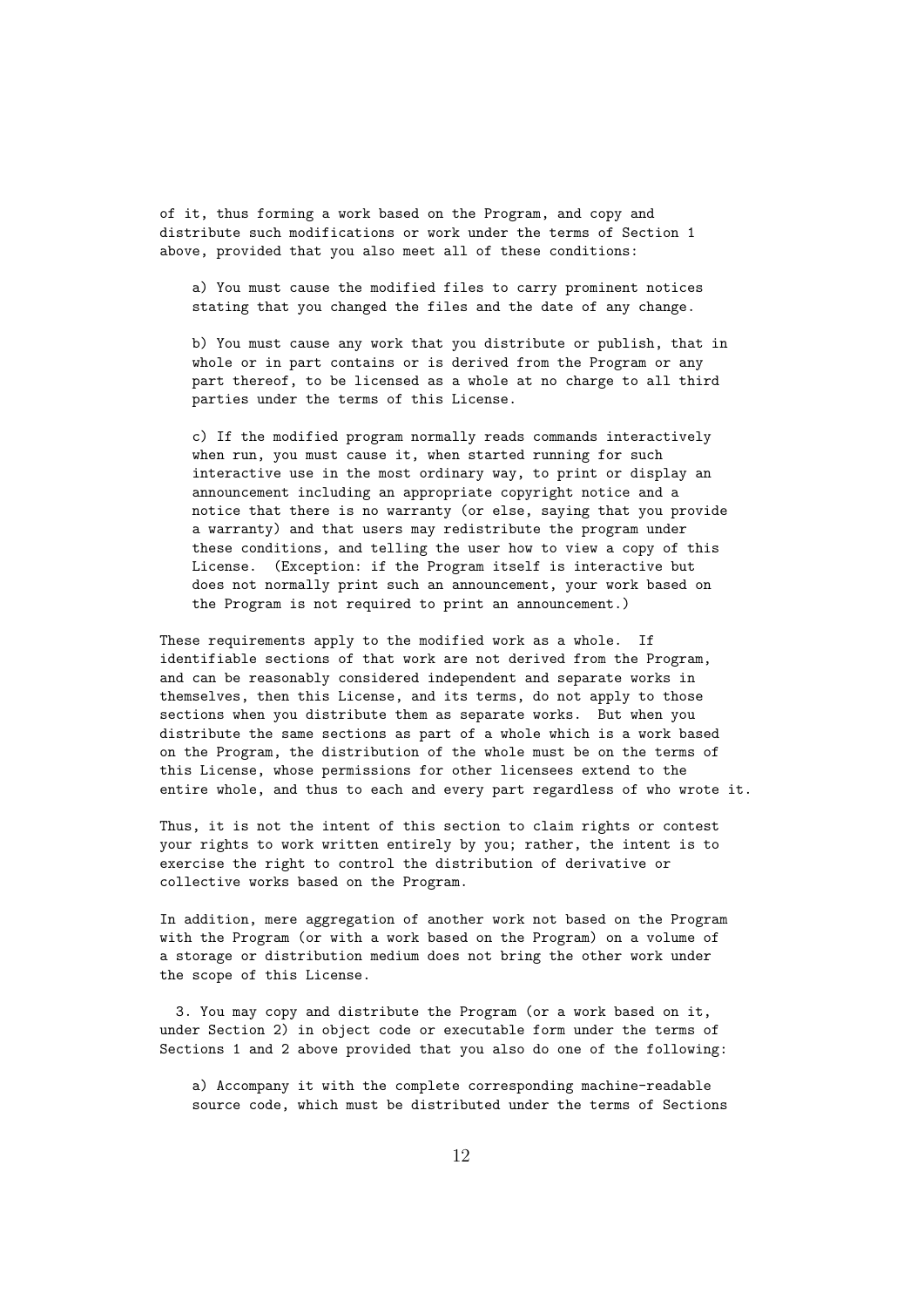1 and 2 above on a medium customarily used for software interchange; or,

b) Accompany it with a written offer, valid for at least three years, to give any third party, for a charge no more than your cost of physically performing source distribution, a complete machine-readable copy of the corresponding source code, to be distributed under the terms of Sections 1 and 2 above on a medium customarily used for software interchange; or,

c) Accompany it with the information you received as to the offer to distribute corresponding source code. (This alternative is allowed only for noncommercial distribution and only if you received the program in object code or executable form with such an offer, in accord with Subsection b above.)

The source code for a work means the preferred form of the work for making modifications to it. For an executable work, complete source code means all the source code for all modules it contains, plus any associated interface definition files, plus the scripts used to control compilation and installation of the executable. However, as a special exception, the source code distributed need not include anything that is normally distributed (in either source or binary form) with the major components (compiler, kernel, and so on) of the operating system on which the executable runs, unless that component itself accompanies the executable.

If distribution of executable or object code is made by offering access to copy from a designated place, then offering equivalent access to copy the source code from the same place counts as distribution of the source code, even though third parties are not compelled to copy the source along with the object code.

4. You may not copy, modify, sublicense, or distribute the Program except as expressly provided under this License. Any attempt otherwise to copy, modify, sublicense or distribute the Program is void, and will automatically terminate your rights under this License. However, parties who have received copies, or rights, from you under this License will not have their licenses terminated so long as such parties remain in full compliance.

5. You are not required to accept this License, since you have not signed it. However, nothing else grants you permission to modify or distribute the Program or its derivative works. These actions are prohibited by law if you do not accept this License. Therefore, by modifying or distributing the Program (or any work based on the Program), you indicate your acceptance of this License to do so, and all its terms and conditions for copying, distributing or modifying the Program or works based on it.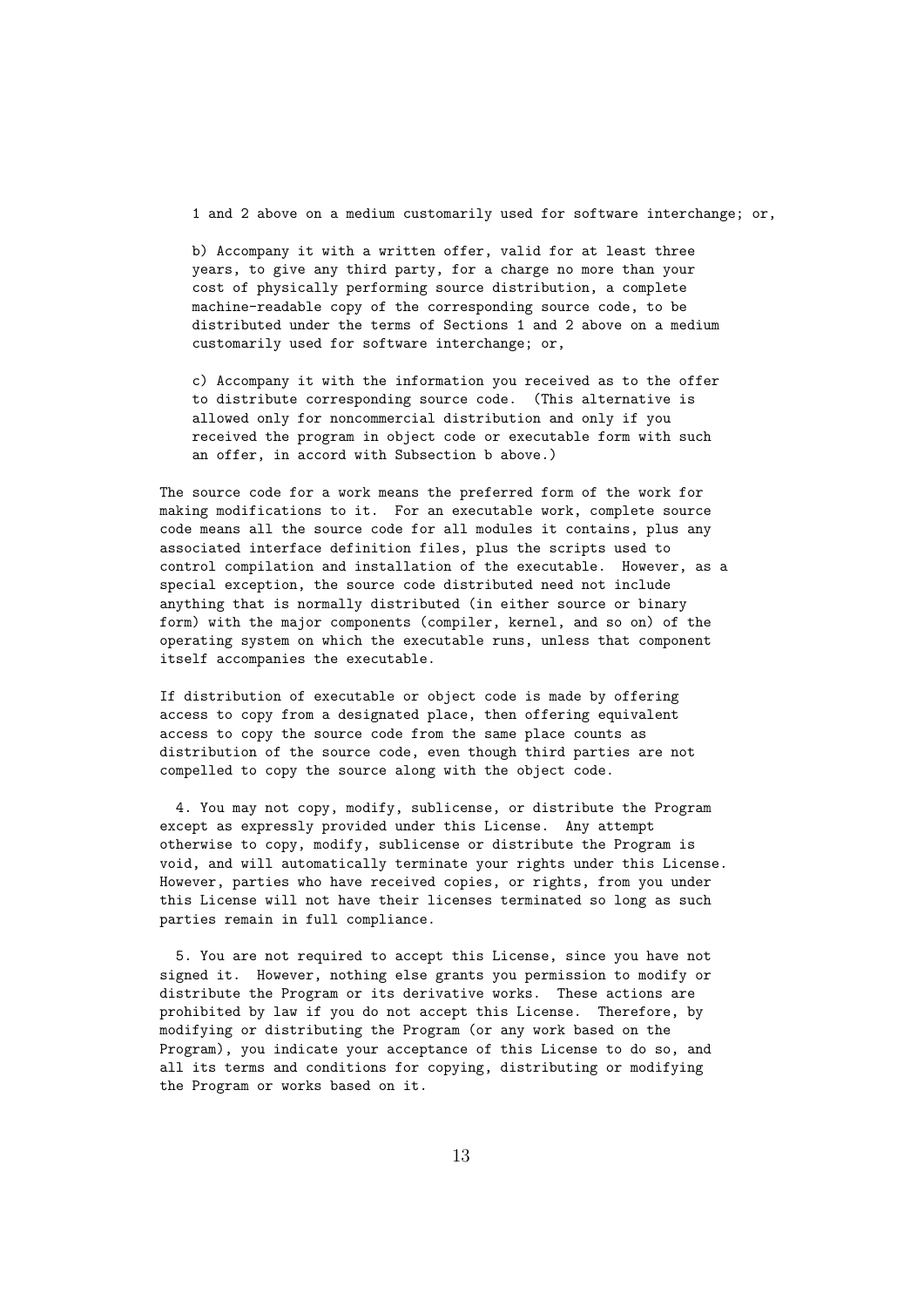6. Each time you redistribute the Program (or any work based on the Program), the recipient automatically receives a license from the original licensor to copy, distribute or modify the Program subject to these terms and conditions. You may not impose any further restrictions on the recipients' exercise of the rights granted herein. You are not responsible for enforcing compliance by third parties to this License.

7. If, as a consequence of a court judgment or allegation of patent infringement or for any other reason (not limited to patent issues), conditions are imposed on you (whether by court order, agreement or otherwise) that contradict the conditions of this License, they do not excuse you from the conditions of this License. If you cannot distribute so as to satisfy simultaneously your obligations under this License and any other pertinent obligations, then as a consequence you may not distribute the Program at all. For example, if a patent license would not permit royalty-free redistribution of the Program by all those who receive copies directly or indirectly through you, then the only way you could satisfy both it and this License would be to refrain entirely from distribution of the Program.

If any portion of this section is held invalid or unenforceable under any particular circumstance, the balance of the section is intended to apply and the section as a whole is intended to apply in other circumstances.

It is not the purpose of this section to induce you to infringe any patents or other property right claims or to contest validity of any such claims; this section has the sole purpose of protecting the integrity of the free software distribution system, which is implemented by public license practices. Many people have made generous contributions to the wide range of software distributed through that system in reliance on consistent application of that system; it is up to the author/donor to decide if he or she is willing to distribute software through any other system and a licensee cannot impose that choice.

This section is intended to make thoroughly clear what is believed to be a consequence of the rest of this License.

8. If the distribution and/or use of the Program is restricted in certain countries either by patents or by copyrighted interfaces, the original copyright holder who places the Program under this License may add an explicit geographical distribution limitation excluding those countries, so that distribution is permitted only in or among countries not thus excluded. In such case, this License incorporates the limitation as if written in the body of this License.

9. The Free Software Foundation may publish revised and/or new versions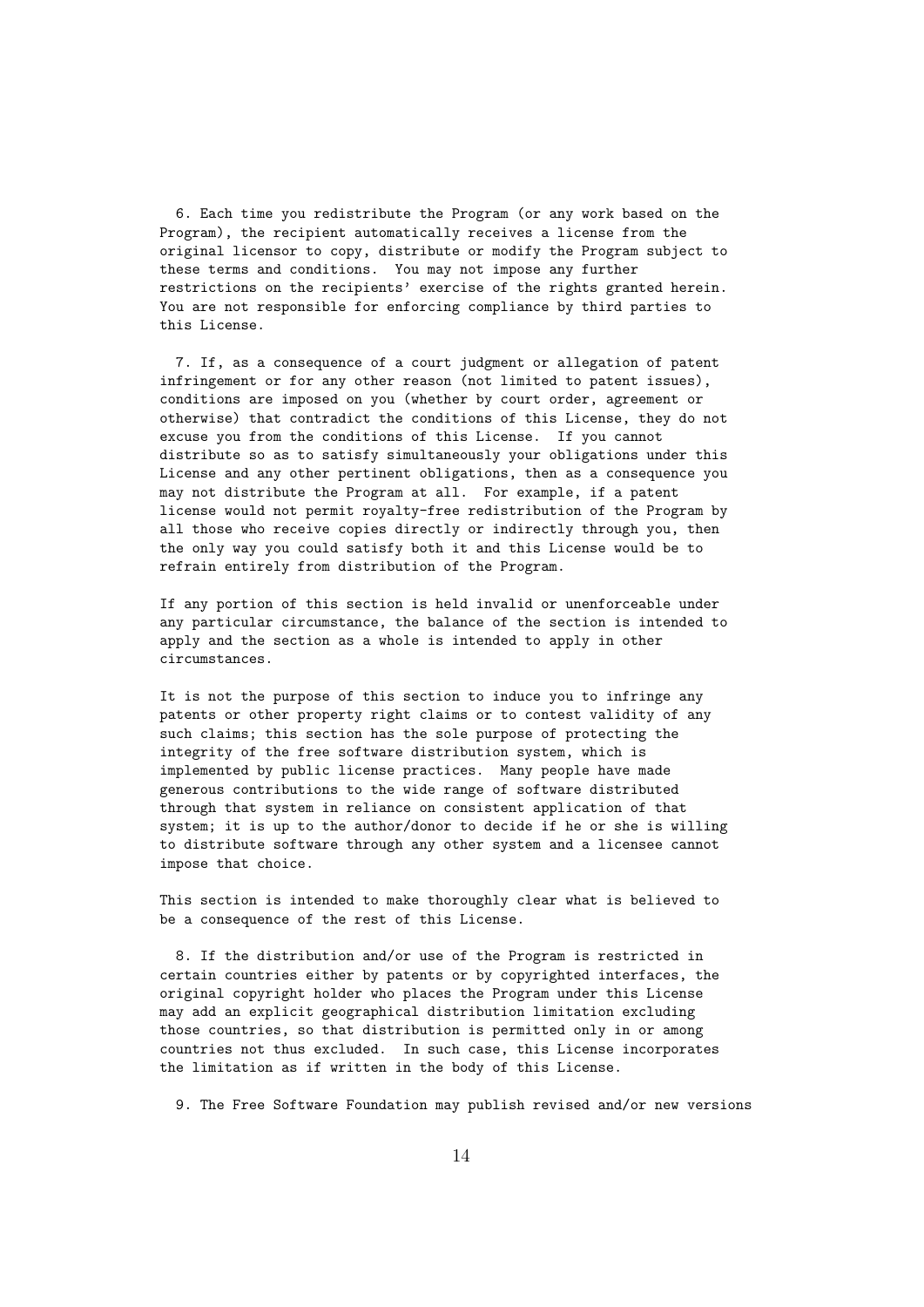of the General Public License from time to time. Such new versions will be similar in spirit to the present version, but may differ in detail to address new problems or concerns.

Each version is given a distinguishing version number. If the Program specifies a version number of this License which applies to it and "any later version", you have the option of following the terms and conditions either of that version or of any later version published by the Free Software Foundation. If the Program does not specify a version number of this License, you may choose any version ever published by the Free Software Foundation.

10. If you wish to incorporate parts of the Program into other free programs whose distribution conditions are different, write to the author to ask for permission. For software which is copyrighted by the Free Software Foundation, write to the Free Software Foundation; we sometimes make exceptions for this. Our decision will be guided by the two goals of preserving the free status of all derivatives of our free software and of promoting the sharing and reuse of software generally.

#### NO WARRANTY

11. BECAUSE THE PROGRAM IS LICENSED FREE OF CHARGE, THERE IS NO WARRANTY FOR THE PROGRAM, TO THE EXTENT PERMITTED BY APPLICABLE LAW. EXCEPT WHEN OTHERWISE STATED IN WRITING THE COPYRIGHT HOLDERS AND/OR OTHER PARTIES PROVIDE THE PROGRAM "AS IS" WITHOUT WARRANTY OF ANY KIND, EITHER EXPRESSED OR IMPLIED, INCLUDING, BUT NOT LIMITED TO, THE IMPLIED WARRANTIES OF MERCHANTABILITY AND FITNESS FOR A PARTICULAR PURPOSE. THE ENTIRE RISK AS TO THE QUALITY AND PERFORMANCE OF THE PROGRAM IS WITH YOU. SHOULD THE PROGRAM PROVE DEFECTIVE, YOU ASSUME THE COST OF ALL NECESSARY SERVICING, REPAIR OR CORRECTION.

12. IN NO EVENT UNLESS REQUIRED BY APPLICABLE LAW OR AGREED TO IN WRITING WILL ANY COPYRIGHT HOLDER, OR ANY OTHER PARTY WHO MAY MODIFY AND/OR REDISTRIBUTE THE PROGRAM AS PERMITTED ABOVE, BE LIABLE TO YOU FOR DAMAGES, INCLUDING ANY GENERAL, SPECIAL, INCIDENTAL OR CONSEQUENTIAL DAMAGES ARISING OUT OF THE USE OR INABILITY TO USE THE PROGRAM (INCLUDING BUT NOT LIMITED TO LOSS OF DATA OR DATA BEING RENDERED INACCURATE OR LOSSES SUSTAINED BY YOU OR THIRD PARTIES OR A FAILURE OF THE PROGRAM TO OPERATE WITH ANY OTHER PROGRAMS), EVEN IF SUCH HOLDER OR OTHER PARTY HAS BEEN ADVISED OF THE POSSIBILITY OF SUCH DAMAGES.

#### END OF TERMS AND CONDITIONS

How to Apply These Terms to Your New Programs

If you develop a new program, and you want it to be of the greatest possible use to the public, the best way to achieve this is to make it free software which everyone can redistribute and change under these terms.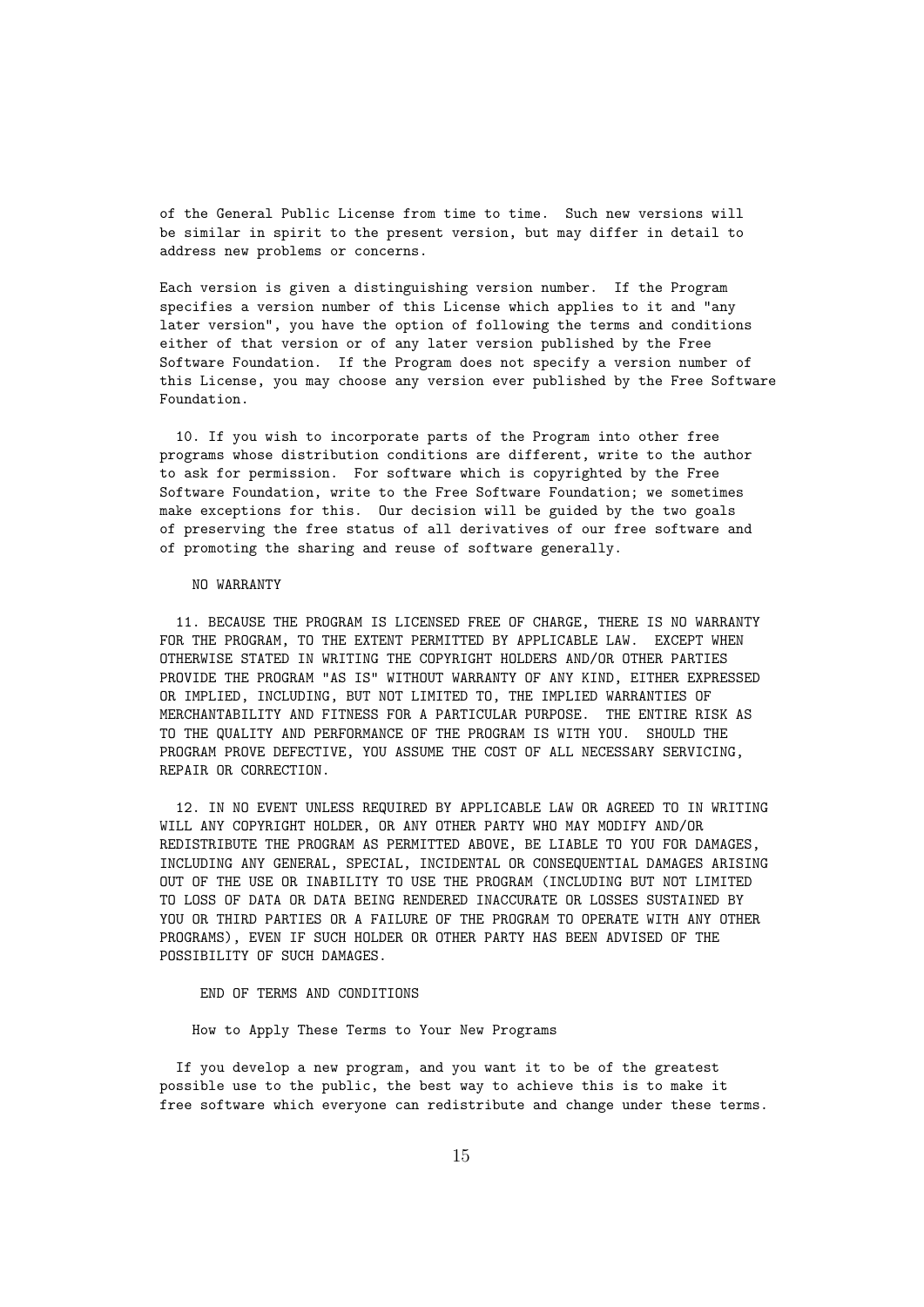To do so, attach the following notices to the program. It is safest to attach them to the start of each source file to most effectively convey the exclusion of warranty; and each file should have at least the "copyright" line and a pointer to where the full notice is found.

<one line to give the program's name and a brief idea of what it does.> Copyright (C) <year> <name of author>

This program is free software; you can redistribute it and/or modify it under the terms of the GNU General Public License as published by the Free Software Foundation; either version 2 of the License, or (at your option) any later version.

This program is distributed in the hope that it will be useful, but WITHOUT ANY WARRANTY; without even the implied warranty of MERCHANTABILITY or FITNESS FOR A PARTICULAR PURPOSE. See the GNU General Public License for more details.

You should have received a copy of the GNU General Public License along with this program; if not, write to the Free Software Foundation, Inc., 59 Temple Place, Suite 330, Boston, MA 02111-1307 USA

Also add information on how to contact you by electronic and paper mail.

If the program is interactive, make it output a short notice like this when it starts in an interactive mode:

Gnomovision version 69, Copyright (C) year name of author Gnomovision comes with ABSOLUTELY NO WARRANTY; for details type 'show w'. This is free software, and you are welcome to redistribute it under certain conditions; type 'show c' for details.

The hypothetical commands 'show w' and 'show c' should show the appropriate parts of the General Public License. Of course, the commands you use may be called something other than 'show w' and 'show c'; they could even be mouse-clicks or menu items--whatever suits your program.

You should also get your employer (if you work as a programmer) or your school, if any, to sign a "copyright disclaimer" for the program, if necessary. Here is a sample; alter the names:

Yoyodyne, Inc., hereby disclaims all copyright interest in the program 'Gnomovision' (which makes passes at compilers) written by James Hacker.

<signature of Ty Coon>, 1 April 1989 Ty Coon, President of Vice